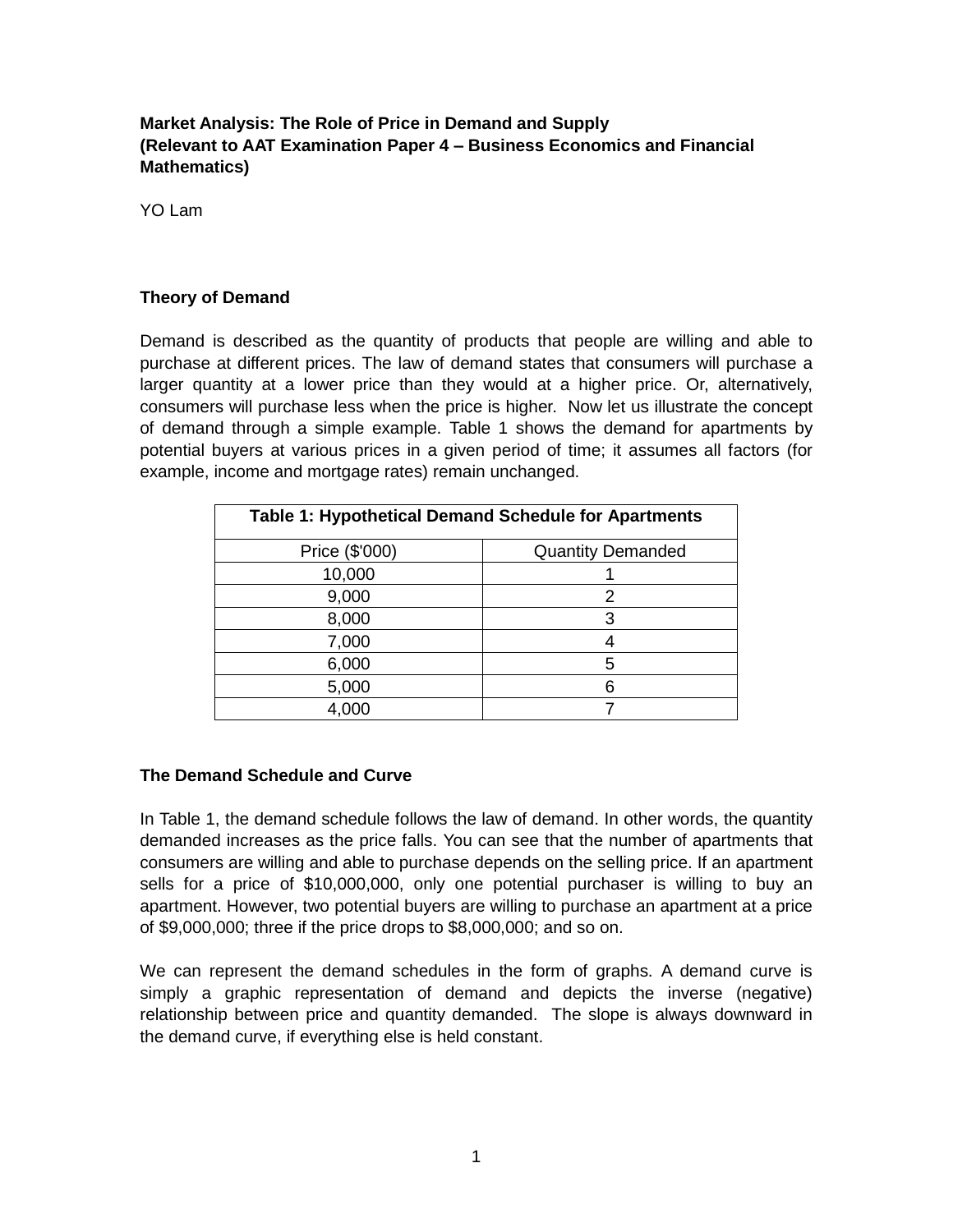

## **Theory of Supply**

Supply is defined as the number of products that people are willing to sell at different prices. The law of supply states that the producers are prepared to supply a larger quantity at higher prices than they would at lower prices, all other things being equal. Table 2 shows the number of owners who are willing to sell their apartments at various prices in a given period of time.

| Table 2: Hypothetical Supply Schedule for Apartments |                          |  |  |
|------------------------------------------------------|--------------------------|--|--|
| Price (\$'000)                                       | <b>Quantity Supplied</b> |  |  |
| 10,000                                               |                          |  |  |
| 9,000                                                |                          |  |  |
| 8,000                                                | 5                        |  |  |
| 7,000                                                |                          |  |  |
| 6,000                                                | 3                        |  |  |
| 5,000                                                | ּ                        |  |  |
| 4,000                                                |                          |  |  |

## **The Supply Schedule and Curve**

A hypothetical market supply of apartments is given in Table 2. In that supply schedule, you can see that each owner has a slightly different idea about various prices. Only one owner will sell his apartment for \$4,000,000. However two owners are willing to sell for \$5,000,000, three owners for \$6,000,000, and so on. In fact, each time the price increases by \$1,000,000 one more owner becomes willing to sell an apartment.

This pattern follows to the law of supply. The supply schedule given in the Table 2 can also be shown as a supply curve. It demonstrates the direct (positive) relationship between price and quantity supplied. The supply curve usually slopes upwards from left to right because owners are willing to sell a greater quantity at higher prices.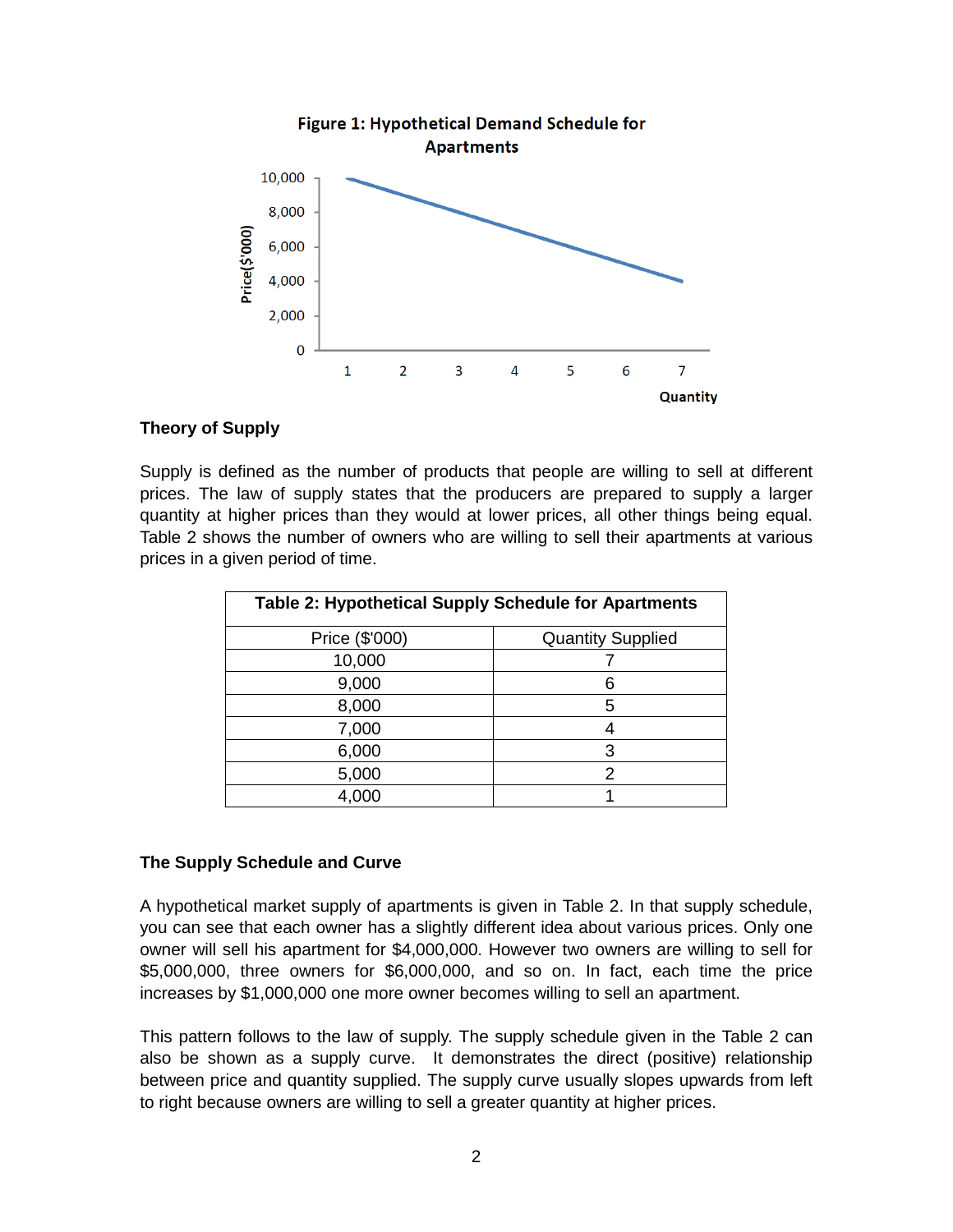

### **The Role of Prices**

From above tables, we can see that the price is an important factor in both supply and demand. Producers consider prices when deciding how many goods and services to produce. Consumers consider prices when deciding how to spend their money.

| Table 3: Hypothetical Demand, Supply Schedule and Equilibrium for Apartments |          |          |                  |             |  |  |
|------------------------------------------------------------------------------|----------|----------|------------------|-------------|--|--|
| Price (\$'000)                                                               | Quantity | Quantity | Surplus $(+)$ or | Pressure on |  |  |
|                                                                              | Demanded | Supplied | Shortage(-)      | Price       |  |  |
| 10,000                                                                       |          |          | 6                | Downward    |  |  |
| 9,000                                                                        | 2        | 6        |                  | Downward    |  |  |
| 8,000                                                                        | З        | 5        |                  | Downward    |  |  |
| 7,000                                                                        |          |          |                  | None        |  |  |
| 6,000                                                                        | 5        | 3        | -2               | Upward      |  |  |
| 5,000                                                                        | 6        | 2        | -4               | Upward      |  |  |
| 4,000                                                                        |          |          | -6               | Upward      |  |  |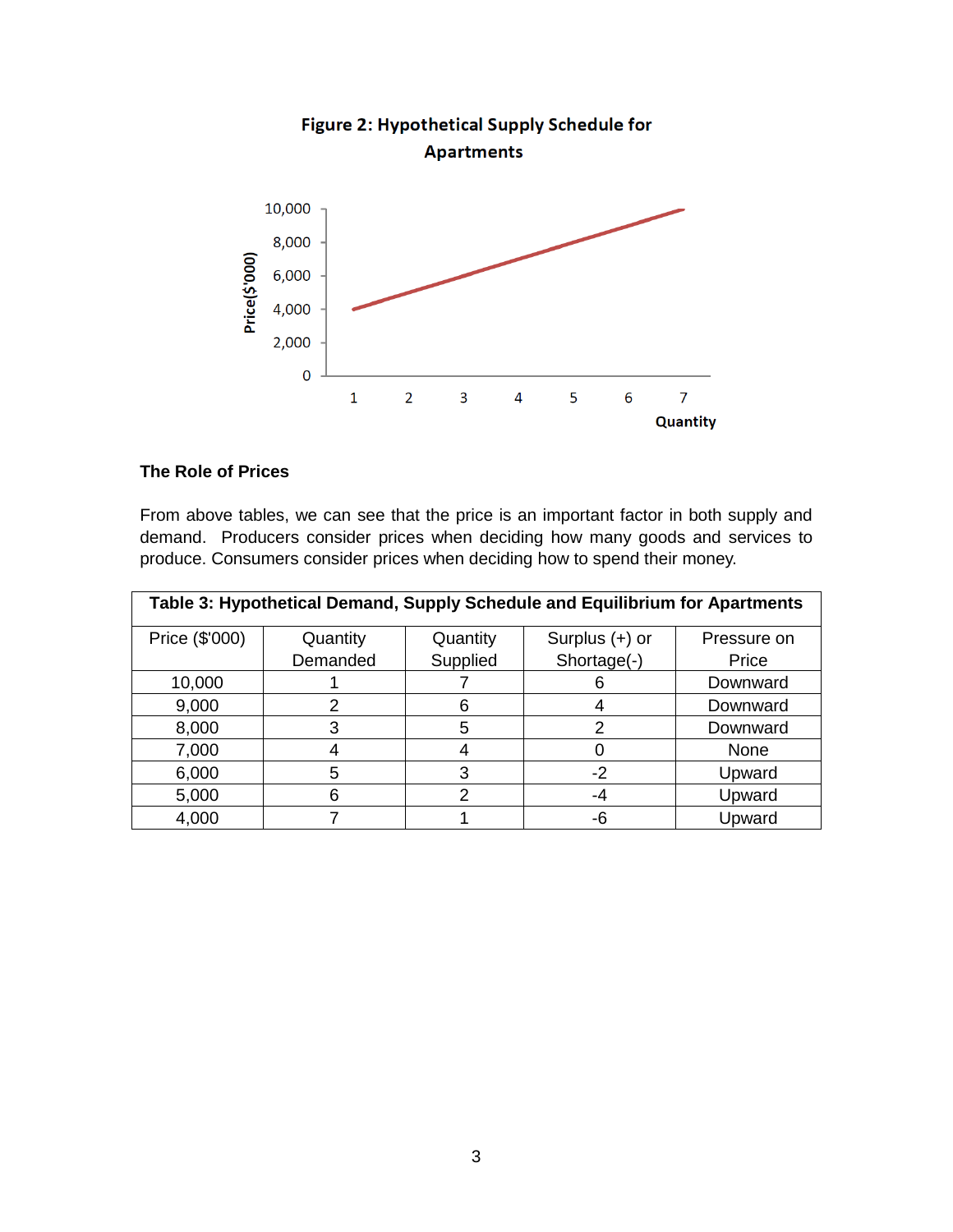



## **Shortage**

A shortage exists when consumers are willing to buy more than producers put on sale at a given price.

What would happen in the market if apartments were selling for \$5,000,000? The price of \$5,000,000 would be more attractive to consumers, but not to owners. From Table 3, we can see that only 2 apartments would be supplied but 6 apartments would be demanded. Therefore at a price of \$5,000,000 there would be a shortage of apartments: an excess of quantity demanded over quantity supplied at that particular price. In this situation, some potential buyers would be willing to pay more than \$5,000,000 for their apartment. Competition among these buyers would lead to the apartment's price being pushed to a higher level, and the higher price would reduce the quantity demanded. As a result, the apartment price increases would eliminate the shortage of apartments.

### **Surplus**

A surplus exists when consumers are not willing to buy as much as is produced at a particular price.

You can see what happen as we move from higher to lower prices in Table 3. At a price of \$10,000,000, owners are encouraged to sell their apartments but consumers discouraged from buying an apartment. In other words, at a price of \$10,000,000 there would be a surplus of apartments: an excess of quantity supplied over quantity demanded. How do owners response to a surplus? They are likely to drop the price of the apartment to try to compete for existing consumers. At the same time, consumers are likely to offer a lower price to buy the apartment. As a result, the lower price of the apartment would lead to an increase in the quantity demanded and fall in the quantity supplied, so that the surplus would be gradually eliminated.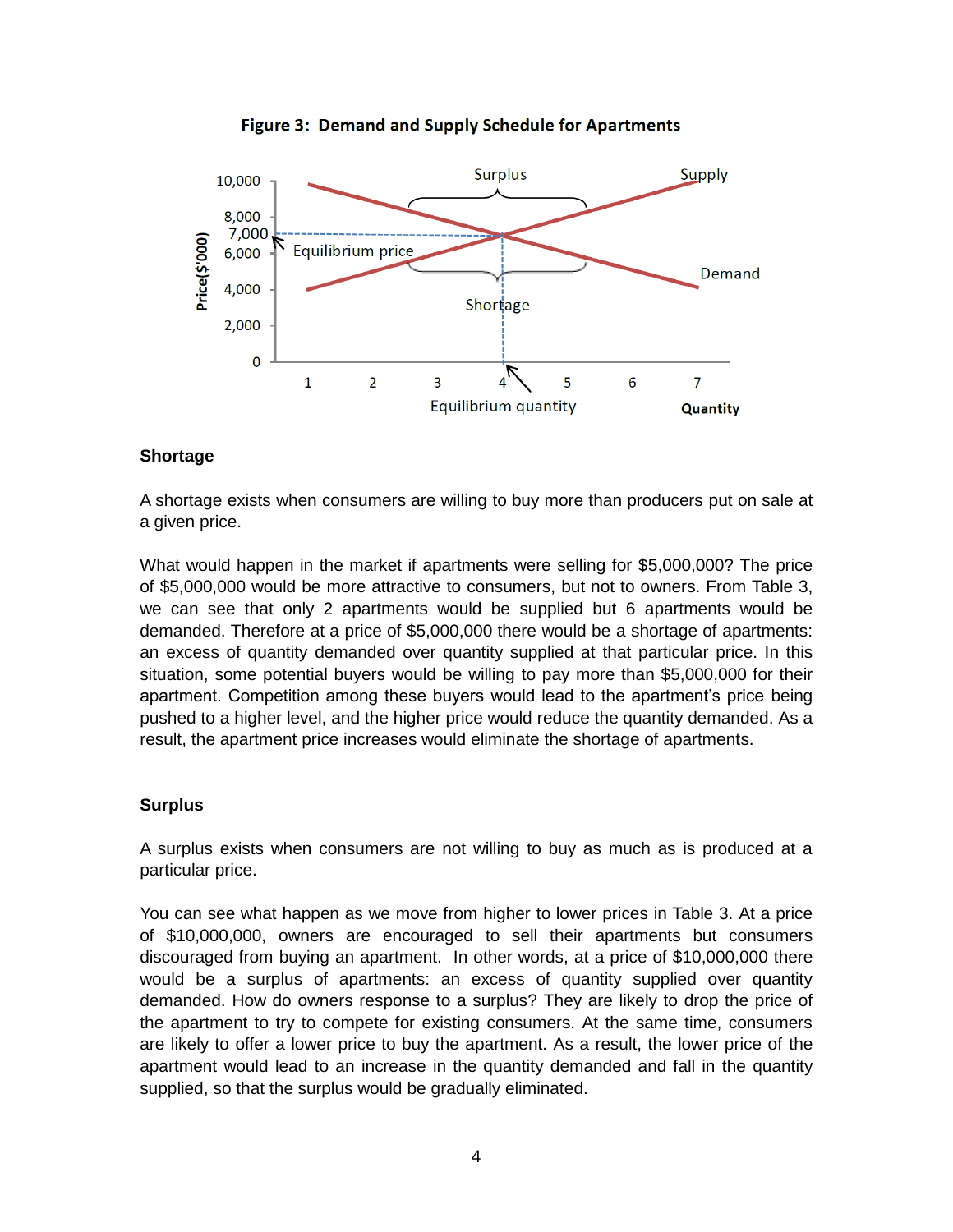# **The Nature of Equilibrium**

Now that you understand the basics of shortage and surplus, here is a summary of the main points:

- 1. If the quantity supplied is larger than the quantity demanded, the price will tend to decrease.
- 2. If the quantity demanded is larger than the quantity supplied, the price will tend to increase.
- 3. If the quantity supplied equals the quantity demanded, there is no pressure for the price to change.

The equilibrium price is defined as the price at which the quantity supplied equals the quantity demanded. The equilibrium quantity is the quantity at which quantity supplied equals quantity demanded at the equilibrium price. In Figure 3, \$7,000,000 is the equilibrium price, and 4 units of apartments is the equilibrium quantity.

In a competitive market, whenever the existing price is higher or less than the equilibrium price, there will be upward or downward pressure pushing the price towards the equilibrium level (in the absence of price controls).

In above example, the equilibrium price balances the demand and supply and performs three important functions:

- 1. The equilibrium price rations apartments perfectly among the various possible buyers; at a price of \$7,000,000, 4 apartments are demanded.
- 2. The equilibrium price provides a signal to owners to supply the correct quantity which is the quantity consumers are willing to buy at that price, i.e. \$7,000,000.
- 3. The equilibrium price motivates owners to supply the desired quantity, i.e. 4 apartments.